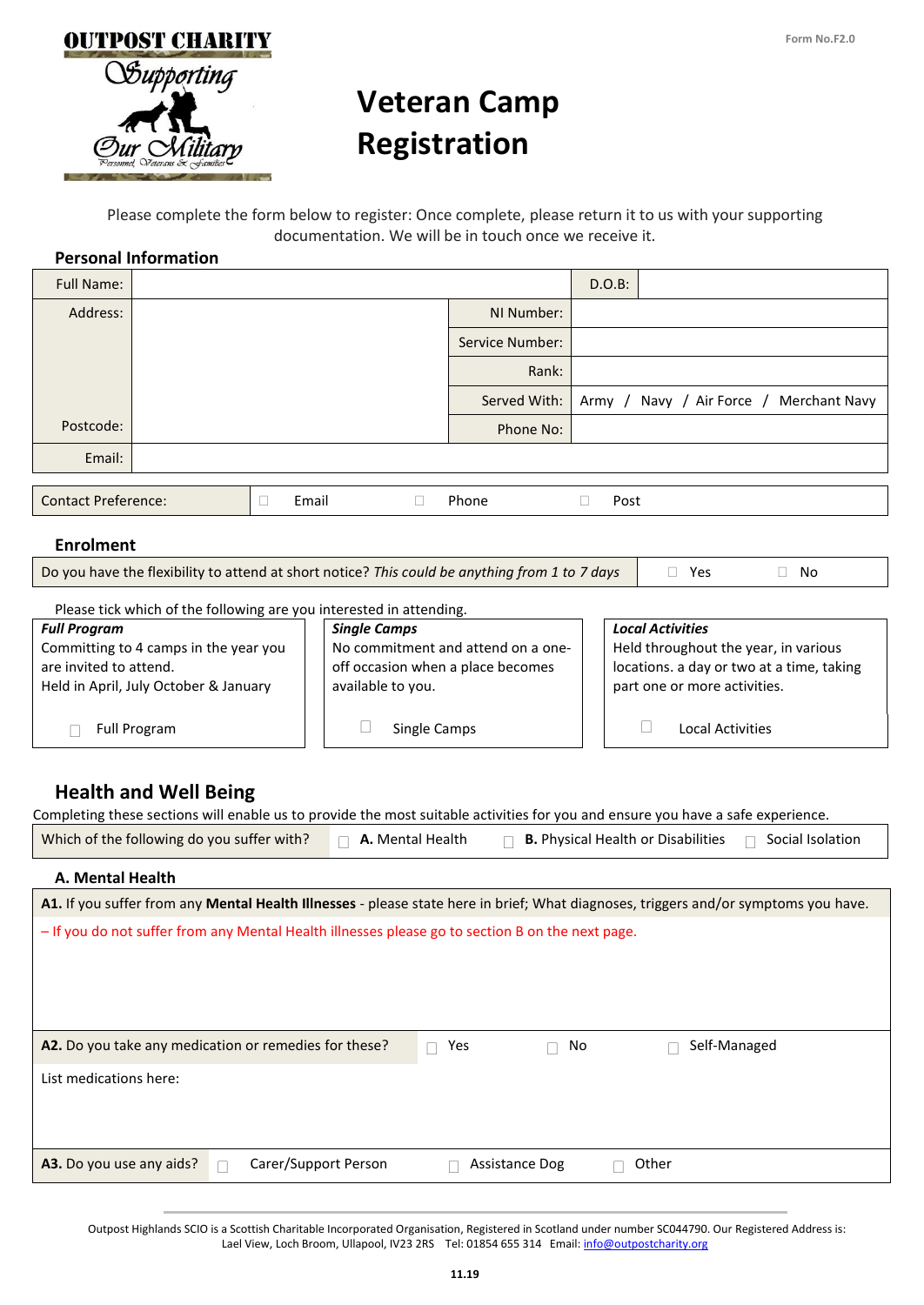**A4.** Do you need any specific assistance from Outpost Volunteers or suppliers at camps? If so, please give details.

|                        | <b>B. Physical Health/Disabilities</b> |                                                                                                 |                                |               |             |                                                                                                                              |   |                        |                |
|------------------------|----------------------------------------|-------------------------------------------------------------------------------------------------|--------------------------------|---------------|-------------|------------------------------------------------------------------------------------------------------------------------------|---|------------------------|----------------|
|                        |                                        |                                                                                                 |                                |               |             | B1. If you suffer Physical Health illness/Disabilities - please state in brief; your illnesses/disabilities and any symptoms |   |                        |                |
|                        |                                        | - If you do not suffer from a Physical Health illness/Disability please go to section C.        |                                |               |             |                                                                                                                              |   |                        |                |
|                        |                                        |                                                                                                 |                                |               |             | <b>B2. Rate on the scale</b> how much pain you experience on an average day. $1 =$ None $-10 =$ Unbearable                   |   |                        |                |
| $\mathbf{1}$           | $\overline{2}$                         | 3                                                                                               | 4                              | 5             | 6           | 7                                                                                                                            | 8 | 9                      | 10             |
|                        |                                        | B3. Where on your body do you get this pain?                                                    |                                |               |             |                                                                                                                              |   |                        |                |
|                        |                                        | B4. Do you take any medication or remedies for these?                                           |                                |               | Yes         | No                                                                                                                           |   | Self-Managed           |                |
| List medications here: |                                        |                                                                                                 |                                |               |             |                                                                                                                              |   |                        |                |
|                        |                                        | B5. Does pain intensify during or after exercise?                                               |                                | Yes<br>$\Box$ | No<br>П     |                                                                                                                              |   |                        |                |
|                        | <b>B6.</b> Do you use any aids?        |                                                                                                 | <b>Walking Sticks/Crutches</b> |               | Prosthetics | Wheelchair                                                                                                                   |   | Carer                  | Assistance Dog |
|                        |                                        |                                                                                                 |                                |               |             | B7. Do you need any specific assistance from Outpost Volunteers or suppliers at camps? If so, please give details.           |   |                        |                |
| C1. Do you?            |                                        | <b>C. Night Times -</b> If you do not suffer from any night time issues please go to section D. |                                | Snore         |             | Sleepwalk                                                                                                                    |   | <b>Have Nightmares</b> |                |
|                        |                                        |                                                                                                 |                                |               |             |                                                                                                                              |   |                        |                |

| C2. Do you need any specific assistance from Outpost Volunteers or suppliers at camp? If so, please give details. |
|-------------------------------------------------------------------------------------------------------------------|
|                                                                                                                   |

#### **D. Allergies & Intolerances -** If you do not suffer from any allergies please go to the next section.

| D1. Do you have any allergies/Intolerances?                                                                            | Foods / Drinks | Medications | Insects |
|------------------------------------------------------------------------------------------------------------------------|----------------|-------------|---------|
| D2. If you have ticked any of the above or you have allergies/intolerances to anything else, please give details here. |                |             |         |
|                                                                                                                        |                |             |         |
|                                                                                                                        |                |             |         |
|                                                                                                                        |                |             |         |

#### **Abilities**

| 1. How far do you feel you can walk on UNEVEN ground?                                           | < 1 Mile | $\vert$ 1 – 2 Miles |  | 3+ Miles |
|-------------------------------------------------------------------------------------------------|----------|---------------------|--|----------|
| 2. Can you sit on the floor and get back up again unaided?                                      | Yes      | ⊓ No                |  |          |
| 3. Would walking up or down a hill gradient of approx.35 degree give you any physical problems? |          |                     |  | No       |

 Outpost Highlands SCIO is a Scottish Charitable Incorporated Organisation, Registered in Scotland under number SC044790. Our Registered Address is: Lael View, Loch Broom, Ullapool, IV23 2RS Tel: 01854 655 314 Email[: info@outpostcharity.org](mailto:info@outpostcharity.org)